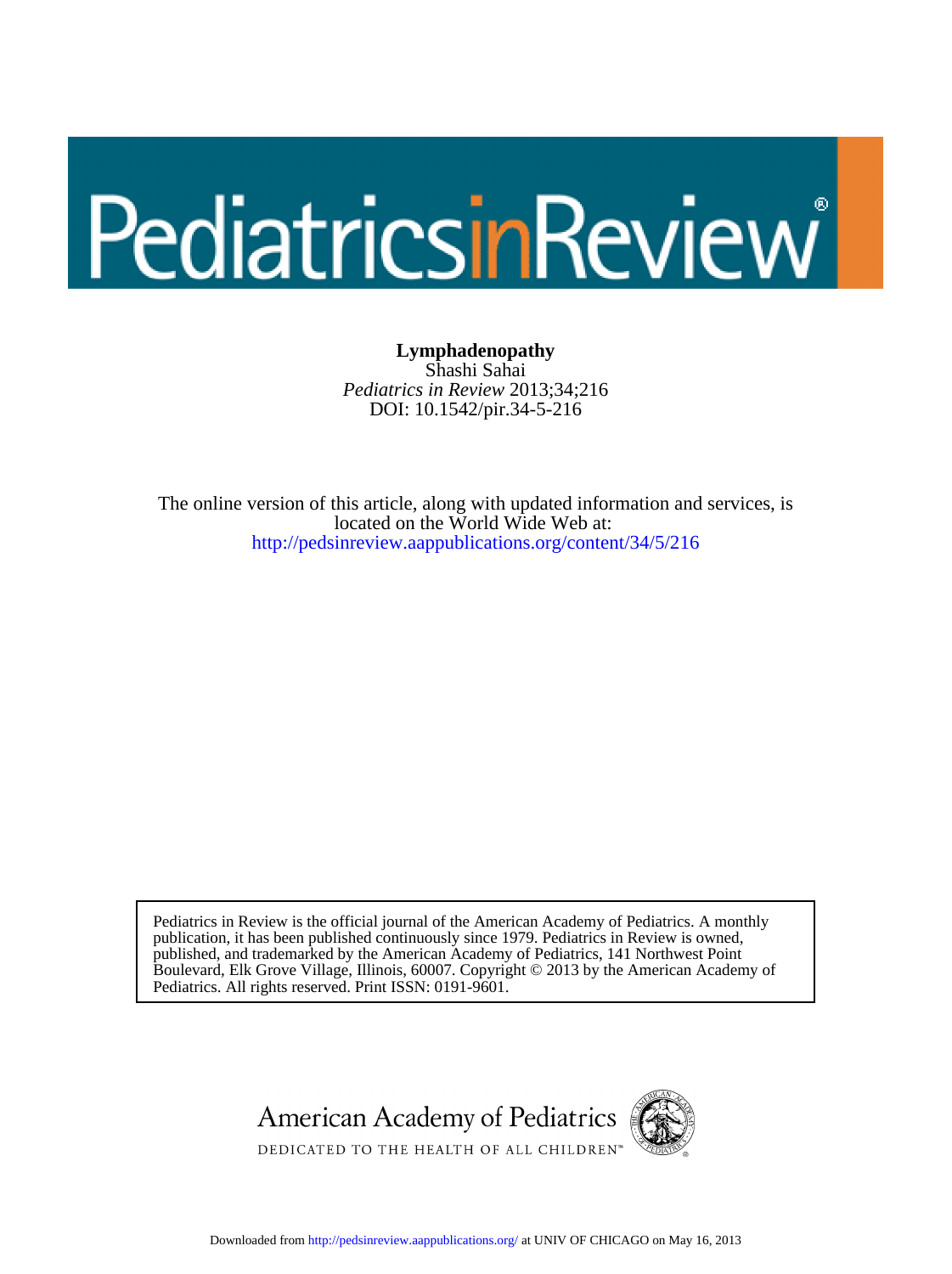# mphadenopath

Shashi Sahai, MD\*

### Author Disclosure Dr Sahai has disclosed she owns stocks/bonds in Dr. Reddy's Laboratories, Ltd., and Roche Holding, A.G. This commentary does not contain discussion of unapproved/ investigative use of a commercial product/ device.

# Practice Gaps

- 1. Diffuse lymphadenopathy should always be evaluated by careful history and physical examination and perhaps laboratory investigation.
- 2. The absence of any palpable lymph nodes in the presence of symptoms suggesting infection in that drainage area should raise suspicion for immunodeficiency diseases.
- 3. Supraclavicular adenopathy is always abnormal and the chances of malignancy are high.

## Objectives After completing this article, readers should be able to:

- 1. Define lymphadenopathy
- 2. Know the differential diagnosis for localized and generalized lymphadenopathy
- 3. Know the etiology and evaluation of acute and chronic cervical lymphadenopathy
- 4. Know the age-dependent microbiology of acute cervical lymphadenitis
- 5. Recognize the "red flags" associated with noninfectious causes of lymphadenopathy

#### Introduction

Lymphadenopathy is defined as an abnormality in size and consistency of lymph nodes, while the term lymphadenitis refers to lymphadenopathy that occurs from infectious and other inflammatory processes. Lymph node enlargement is a common finding on physical examinations of children. In fact, the absence of any palpable lymph node in the presence of symptoms that suggest infection in a drainage area should raise suspicion for an immunodeficiency disease. The presence of an enlarged lymph node may be a source of anxiety in parents because of its association with malignancy. Although infections are the most common cause of lymph node enlargement, clinicians must be aware of a broad range of other disease processes that lead to lymph node enlargement.

#### Anatomy and Physiology

The lymphatic system is comprised of lymphatic vessels and lymphoid organs. The lymphatic vessels transport interstitial fluid back to the circulating blood. Lymph is an ultrafiltrate of blood. It is collected through the lymphatic capillaries that are present throughout the body. The brain and heart are the only organs that are devoid of lymphatic capillaries. Lymph moves with the help of the milking action of skeletal muscles and by peristalsis of lymphatic capillaries. Valves in the lymphatic vessels assure a unidirectional flow. Lymph gets into progressively larger lymphatic vessels and finally into the right lymphatic and thoracic duct.

The lymphoid organs contain lymphocytes and other cells that are responsible for the body's immunity. The bone marrow and thymus are called primary lymphoid organs because they are the sites for generation of B lymphocytes and T lymphocytes. Lymph nodes, spleen, and mucosa-associated lymphoid tissue (MALT), including tonsils, the appendix, solitary lymphoid nodules, and Peyer patches of the ileum, are the secondary lymphoid organs. Lymph nodes are present throughout the body and distributed along the path of the lymphatic vessels. They are bean shaped and encapsulated. Lymph nodes act as filters for the lymph.

The lymph enters on the convex surface of a lymph node through the afferent lymphatics. The efferent lymphatics and veins exit through the hilum. The hilum also provides an entry point for nerves and arteries. Connective tissue encapsulates the lymph node and some connective tissue enters the lymph node and forms trabeculae. The lymph courses through

\*The Carman and Ann Adams Department of Pediatrics, Division of Hospital Medicine, Children's Hospital of Michigan, Wayne State University School of Medicine, Detroit, MI.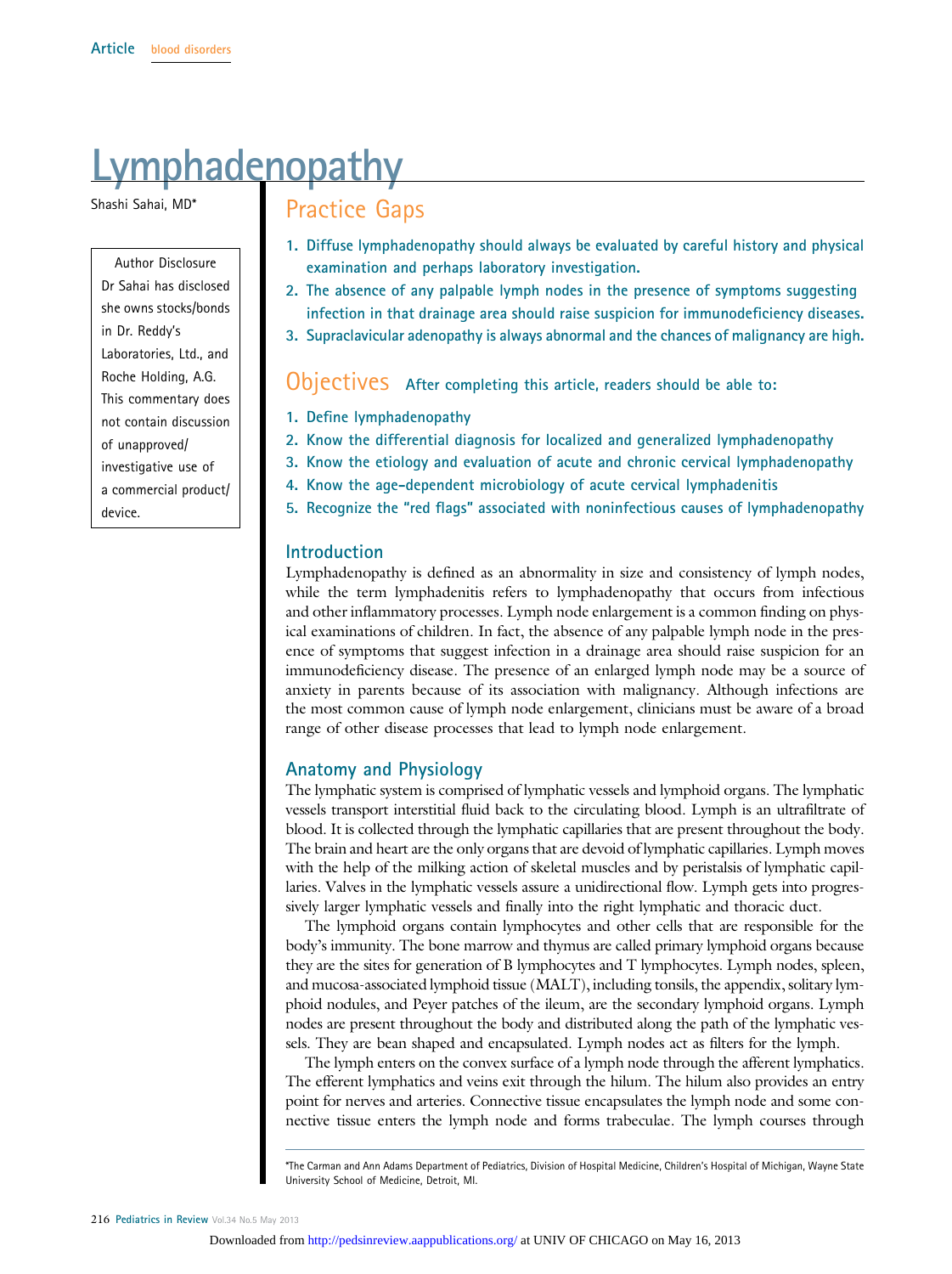unlined sinuses that are present along the capsule and trabeculae. During the passage of lymph from cortical to medullary sinuses, the lymph gets modified by the immune cells. Efferent lymph is rich in newly synthesized antibodies.

Histologically, a lymph node consists of a cortex, paracortex, and medulla. The most common cells in lymph nodes are lymphocytes, macrophages, plasma cells, follicular cells, and reticular cells.

#### Immune Responses Mediated by Lymph Nodes

There are approximately 600 lymph nodes in the body. Lymph passes through at least one lymph node in the body before getting back into the blood stream. Afferent lymph contains antigens, including partly destroyed microorganisms and antigens that are transported by antigen-presenting cells. This lymph also may contain microorganisms and cytokines from areas of inflammation and infection. Microorganisms may get phagocytosed, processed, and presented as antigens in the lymph node.

Lymphocytes proliferate in the lymph nodes. B cells mature into plasma cells and secrete antibodies. Infection and antigenic stimulation cause a lymph node to increase in size. The lymph node enlarges as a result of cellular hyperplasia, lymphocyte infiltration, and tissue edema. The swollen lymph nodes have multiple germinal centers with active cell proliferation. The symptoms associated with acute lymphadenitis reflect the pathophysiologic events that occur in response to an infection. Malignant tumor cells also reach lymph nodes and then get distributed to other parts of the body. Infiltration by malignant tumor cells also will cause a lymph node to enlarge.

Understanding the anatomy of lymph node drainage is important in identifying the site of a pathologic lesion when a lymph node is enlarged. Figures 1 and 2 illustrate the various drainage sites.

#### Normal Lymph Nodes

It is important to know the normal sizes of lymph nodes at different sites in healthy children. A number of studies have demonstrated enlarged and palpable lymph nodes in up to one-half of healthy neonates, infants, and older children. (1,2) Because younger children are being exposed constantly to newer antigens and inciting immune responses, lymph nodes in children usually are larger than those found in adults. Older children and adolescents have smaller lymph nodes than do younger children. Lymph nodes in the axillary and cervical regions up to 1 cm in diameter, those in the inguinal region up to 1.5 cm in diameter, and those in the epitrochlear region up to 0.5 cm in diameter are considered normal.

The evaluation of lymph node enlargement begins with a detailed history and physical examination that will assist in reaching a differential diagnosis. Further laboratory and radiologic evaluation will be decided according to the differential diagnosis developed through clinical evaluation.

#### **History**

Children usually present with the complaint of a lump in the neck, axilla, or inguinal area. The lump may be an isolated finding. However, most often it is associated with other systemic symptoms. It is important to recognize that there are other swellings (listed in Table 1), especially in the cervical area, that may be mistaken for a lymph node,

Age is important in suggesting the likely cause of lymph node enlargement. Children younger than 5 years old are more likely to have an infectious cause for their lymph node enlargement. Lymph node enlargement in neonates may represent a congenital infection such as Toxoplasma or cytomegalovirus (CMV). Although rare, lymphadenopathy caused by histiocytosis can occur in children younger than 3 years old. (3) The likelihood of a malignancy such as lymphoma increases in adolescents.

Location of an enlarged lymph node is important in evaluation. Cervical lymph node enlargement is a very common finding associated with viral upper respiratory infection. Supraclavicular lymphadenopathy is always abnormal and the chances of malignancy are high. In a series(3) of excisional biopsies of supraclavicular lymph nodes, the nodes were found to be abnormal in 100% of specimens and were associated with lymphoma, tuberculous or atypical mycobacterial infection, or sarcoidosis of the mediastinum. Examination of the drainage area for infectious lesions is essential. The presence of two or more noncontiguous sites of lymph node enlargement represents a generalized lymphadenopathy. Causes of generalized and localized adenopathy are outlined in Tables 2 and 3.

Time of onset and duration of lymph node enlargement should be noted. An acute enlargement is more likely to represent an acute viral or bacterial infectious process. Lymphadenopathy of longer than 4 weeks' duration is considered to be chronic. Chronic lymphadenopathy is more likely to be caused by an underlying malignant process or a chronic infection.

In order to identify a focus of infection leading to lymphadenopathy, the clinician should look for infectious lesions in the drainage area. The presence of sore throat, nasal congestion, red eyes with discharge, oral ulcers, dental caries, and gingival swelling should be looked for in patients who have cervical lymphadenopathy.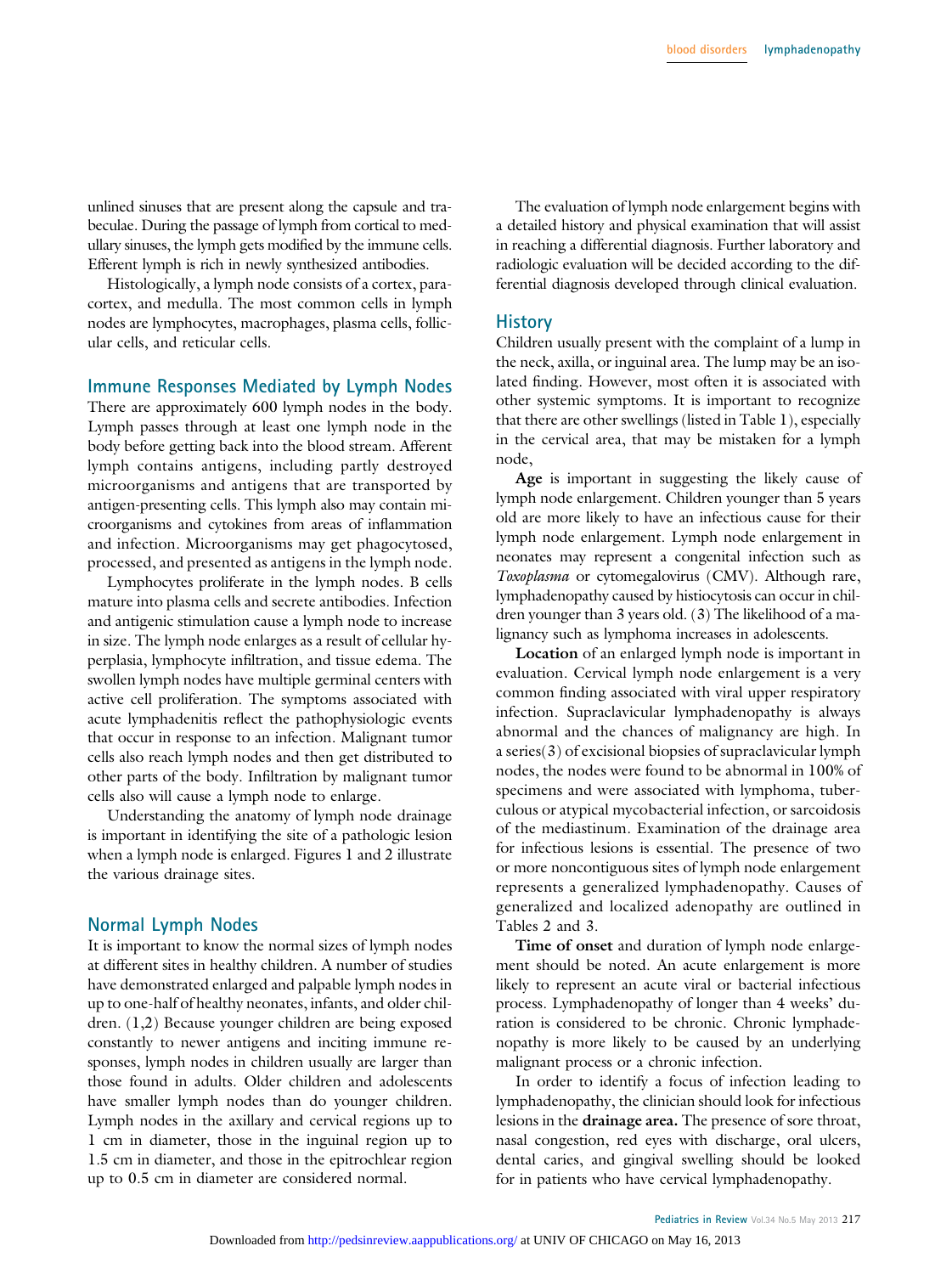

Figure 1. Lymph nodes of the head and neck and their drainage areas. Reproduced with permission from: McClain, KL, Fletcher RH. Causes of Peripheral Lymphadenopathy in Children. In: UpToDate, Basow DS (Ed), UpToDate, Waltham, MA 2013. Copyright 2013. UpToDate Inc. For more information, visit www.uptodate.com.

The presence of fevers, rash, generalized pain, joint pain and swelling, petechiae, weight loss, failure to thrive, night sweats, chronic cough, fatigue, red oral mucosa, peeling of fingers, and eczema may point to the cause of the lymphadenopathy. Symptoms of respiratory and pharyngeal compromise, such as drooling, stridor, and breathing difficulty, may mandate immediate attention. A history of recurrent infections associated with lymphadenopathy may point to a phagocyte function disorder such as chronic granulomatous disease.

Zoonoses that may present with lymphadenopathy are listed in Table 4. It is important also to obtain a history of exposure to other sick individuals.

International travel to developing countries should be inquired about because travel may raise the possibility of diseases such as tuberculosis (TB) and leishmaniasis.

Medications such as penicillin, cephalosporins, phenytoin, and carbamazepine are known to cause generalized lymphadenopathy. Vaccine-preventable diseases such as measles, rubella, and diphtheria may present with lymphadenopathy in an unimmunized child.

#### Physical Examination

The presence of fever and other vital signs or pallor should be noted. Anthropometry provides important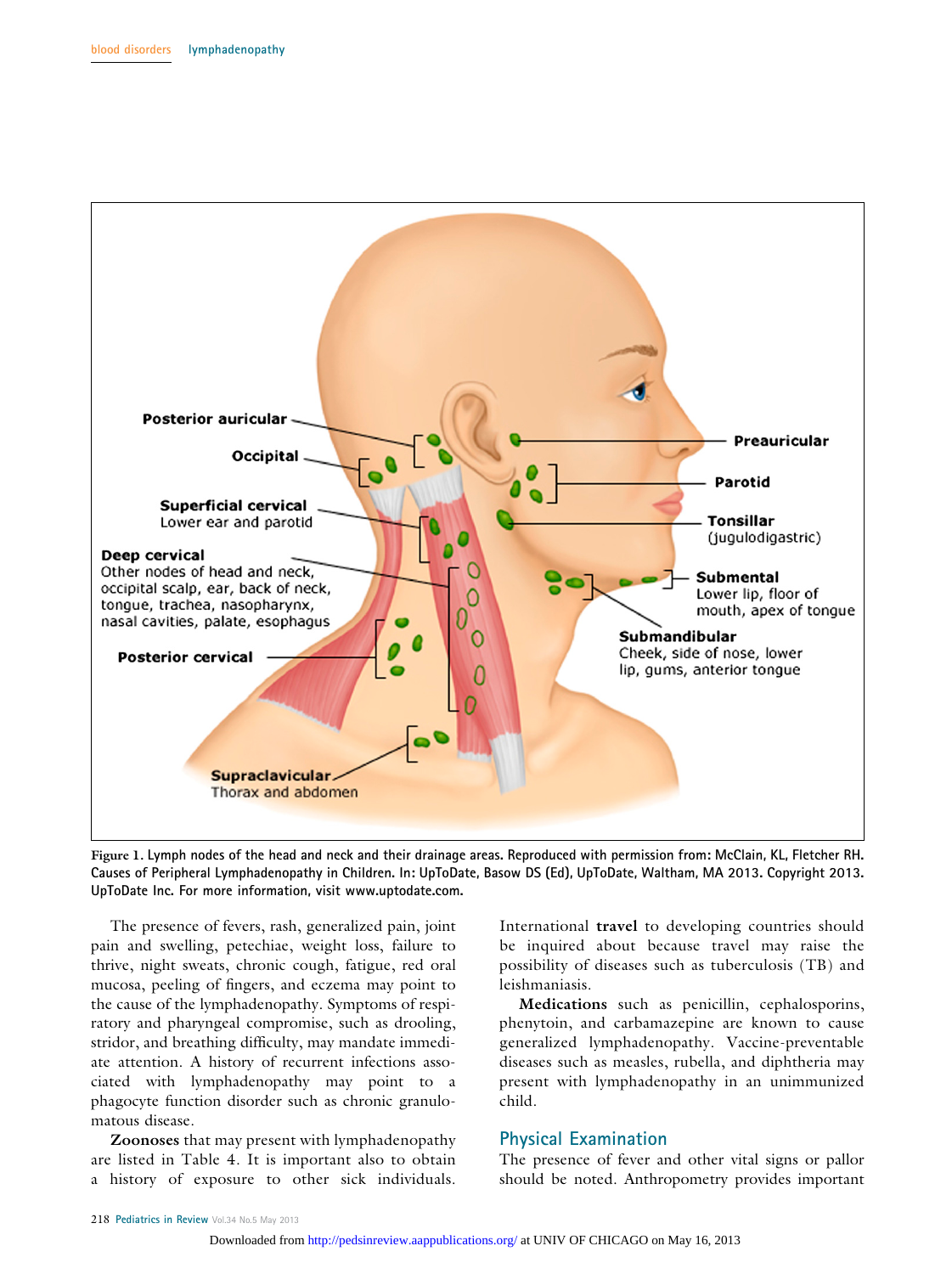

Figure 2. Lymph node regions in the body. Reproduced with permission from: McClain, KL, Fletcher RH. Causes of Peripheral Lymphadenopathy in Children. In: UpToDate, Basow DS (Ed), UpToDate, Waltham, MA 2013. Copyright 2013. UpToDate Inc. For more information, visit www.uptodate.com.

clues in cases of chronic lymphadenopathy. Poor weight gain may be present when the lymphadenopathy is caused by infections such as TB or human immunodeficiency virus (HIV) or by lymphoma.

#### Examination of Lymph Node and Lymphatic Organs

The size of the enlarged lymph node aids in determining the need for further evaluation. Lymph nodes larger than 2 cm are more likely to harbor a more serious disease process. The number of lymph nodes and the consistency, fluctuance, tenderness, mobility, and presence of matting should be noted. Lymphadenitis is characterized by swelling of lymph nodes in conjunction with pain, skin changes in the form of erythema and edema, and tenderness. All other areas of potential lymph node enlargement should be examined. The presence of liver and spleen enlargement should be evaluated.

It is important to examine the drainage area in cases of localized lymphadenopathy. A careful head, neck, and oropharyngeal examination may reveal a primary focus of infection. The presence of rash and petechiae may help to make the diagnosis. Conjunctival injection without

exudates may be present in patients with Kawasaki disease. Exudative conjunctivitis is present in infection with Bartonella, adenovirus, and Francisella tularensis (tularemia). Bone and joint tenderness should be looked for.

# Table 1. Differential Diagnosis of Lymph Node Enlargement

| Lesion                           | <b>Description</b>                                                                                                      | Location                                                                                                                                                    |
|----------------------------------|-------------------------------------------------------------------------------------------------------------------------|-------------------------------------------------------------------------------------------------------------------------------------------------------------|
| Cystic hygroma<br>(lymphangioma) | A compressible painless soft mass that<br>transilluminates; may increase in size<br>during upper respiratory infections | Supraclavicular and posterior to the<br>sternocleidomastoid on the left side, but<br>may extend to other areas such as the<br>floor of the mouth and axilla |
| <b>Branchial cleft cyst</b>      | Recurrent swelling that may be infected;<br>may have a sinus or pit                                                     | Lateral neck with sinus along anterior<br>border of the lower 2/3 of the<br>sternocleidomastoid                                                             |
| Thyroglossal duct cyst           | May present with infection and moves<br>with tongue protrusion and swallowing                                           | Midline at the level of the thyrohyoid<br>membrane: communicates with the base<br>of the tonque. Occasionally may be felt<br>lateral to the midline         |
| Cervical rib                     | Hard, bony feel                                                                                                         | Supraclavicular                                                                                                                                             |
| Thyroid nodule                   | Painless firm to hard                                                                                                   | Midline in thyroid area                                                                                                                                     |
| Sternocleidomastoid<br>fibroma   | Soft mass in the sternocleidomastoid,<br>torticollis with chin pointing to the<br>opposite side of hematoma             | Inferior portion of sternocleidomastoid                                                                                                                     |
| Epidermoid cyst                  | Superficial, smooth                                                                                                     | Suprasternal                                                                                                                                                |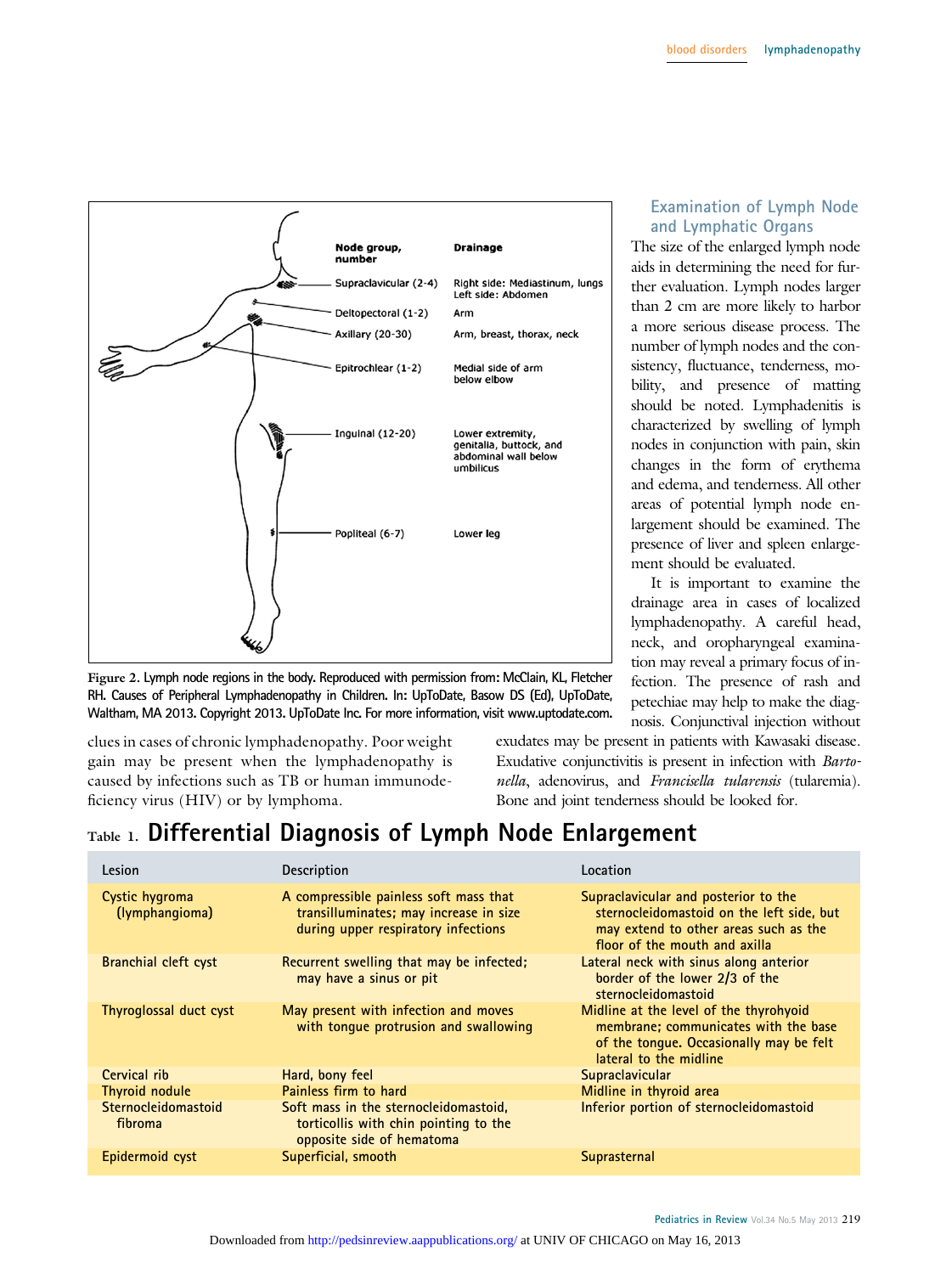| $_{\tiny\text{Table 2.}}$ Differential Diagnosis of Systemic Generalized Lymphadenopathy |  |  |  |  |  |  |
|------------------------------------------------------------------------------------------|--|--|--|--|--|--|
|------------------------------------------------------------------------------------------|--|--|--|--|--|--|

| Infant                       | Child                         | Adolescent                        |
|------------------------------|-------------------------------|-----------------------------------|
| <b>COMMON CAUSES</b>         |                               |                                   |
| <b>Syphilis</b>              | Viral infection               | Viral infection                   |
| <b>Toxoplasmosis</b>         | <b>EBV</b>                    | <b>EBV</b>                        |
| <b>CMV</b>                   | <b>CMV</b>                    | <b>CMV</b>                        |
| <b>HIV</b>                   | <b>HIV</b>                    | <b>HIV</b>                        |
|                              | <b>Toxoplasmosis</b>          | <b>Toxoplasmosis</b>              |
|                              |                               | <b>Syphilis</b>                   |
| <b>RARE CAUSES</b>           |                               |                                   |
| Chagas disease (congenital)  | Serum sickness                | Serum sickness                    |
| Congenital leukemia          | SLE, JRA                      | SLE, JRA                          |
| Congenital tuberculosis      | Leukemia/lymphoma             | Leukemia/lymphoma/Hodqkin disease |
| <b>Reticuloendotheliosis</b> | <b>Tuberculosis</b>           | Lymphoproliferative disease       |
| Lymphoproliferative disease  | <b>Measles</b>                | <b>Tuberculosis</b>               |
| Metabolic storage disease    | <b>Sarcoidosis</b>            | <b>Histoplasmosis</b>             |
| <b>Histiocytic disorders</b> | <b>Fungal infection</b>       | <b>Sarcoidosis</b>                |
|                              | Plaque                        | <b>Fungal infection</b>           |
|                              | Langerhans cell histiocytosis | Plaque                            |
|                              | Chronic granulomatous disease | Drug reaction                     |
|                              | Sinus histiocytosis           | Castleman disease                 |
|                              | Drug reaction                 |                                   |
|                              |                               |                                   |

This table was published in Practical Strategies in Pediatric Diagnosis and Therapy. 2nd edition, by Kliegman RM, Greenbaum LA, Lye PS, p 863. Copyright Elsevier, 2004.

Author's note: Hemophagocytic lymphohistiocytosis may also be a cause of generalized lymphadenopathy.

CMV=cytomegalovirus; EBV=Epstein-Barr virus; HIV=human immunodeficiency virus; JRA=juvenile rheumatoid arthritis (Still disease); SLE=systemic lupus erythematosus.

#### Investigations

After a careful history and physical examination, it is possible to narrow the differential diagnosis of lymphadenopathy. Laboratory evaluation may aid in narrowing the diagnosis of both chronic and generalized lymphadenopathy. In the presence of an acute localized lymphadenopathy, when a focus of infection has not been identified and the lymph nodes raise suspicion of a bacterial infection, a trial of antibiotics may be given before embarking on an extensive evaluation. The antibiotics chosen should provide coverage for both Staphylococcus aureus and group A Streptococcus. When Bartonella is suspected, it is reasonable to add azithromycin. Laboratory and imaging studies may be necessary if a lymph node does not regress after treatment or after resolution of the associated acute symptoms.

#### Laboratory Evaluation

#### COMPLETE BLOOD CELL COUNT WITH DIFFERENTIAL.

Results may show a neutrophilic leukocytosis, which can indicate an acute bacterial infection. A predominantly lymphocytic leukocytosis may be associated with Ebstein-Barr virus (EBV) infection. Leukocytosis with blasts on peripheral smear is indicative of leukemia. Leukopenia with depression of the hemoglobin level and platelet count also may be indicative of bone marrow involvement with malignancy. Lymphopenia may be indicative of HIV infection or congenital immunodeficiency disorders. The erythrocyte sedimentation level (ESR) and C-reactive protein level may be used as tools to look for inflammation and infection and also might help in assessing the patient's response to treatment. Lactate dehydrogenase and uric acid levels provide a screen for rapid cell turnover associated with malignancy. High liver enzyme levels may indicate involvement of the liver due to a systemic infection or an infiltrative process.

Serology may be obtained for evidence of infection with EBV, HIV, CMV, and parvovirus. Bartonella serology and polymerase chain reaction studies may be needed when there is more generalized involvement. The purified protein derivative (PPD) test is a useful screen for mycobacterial infection. Interferon-gamma release assays also may be used in place of the tuberculin skin test with PPD. Specific atypical mycobacterial antigen may be used when atypical mycobacterial lymphadenitis is suspected.

#### Radiologic Evaluation

Chest radiograph (CXR) is an essential test in the evaluation of chronic localized and generalized lymphadenopathy and may reveal the presence of mediastinal widening due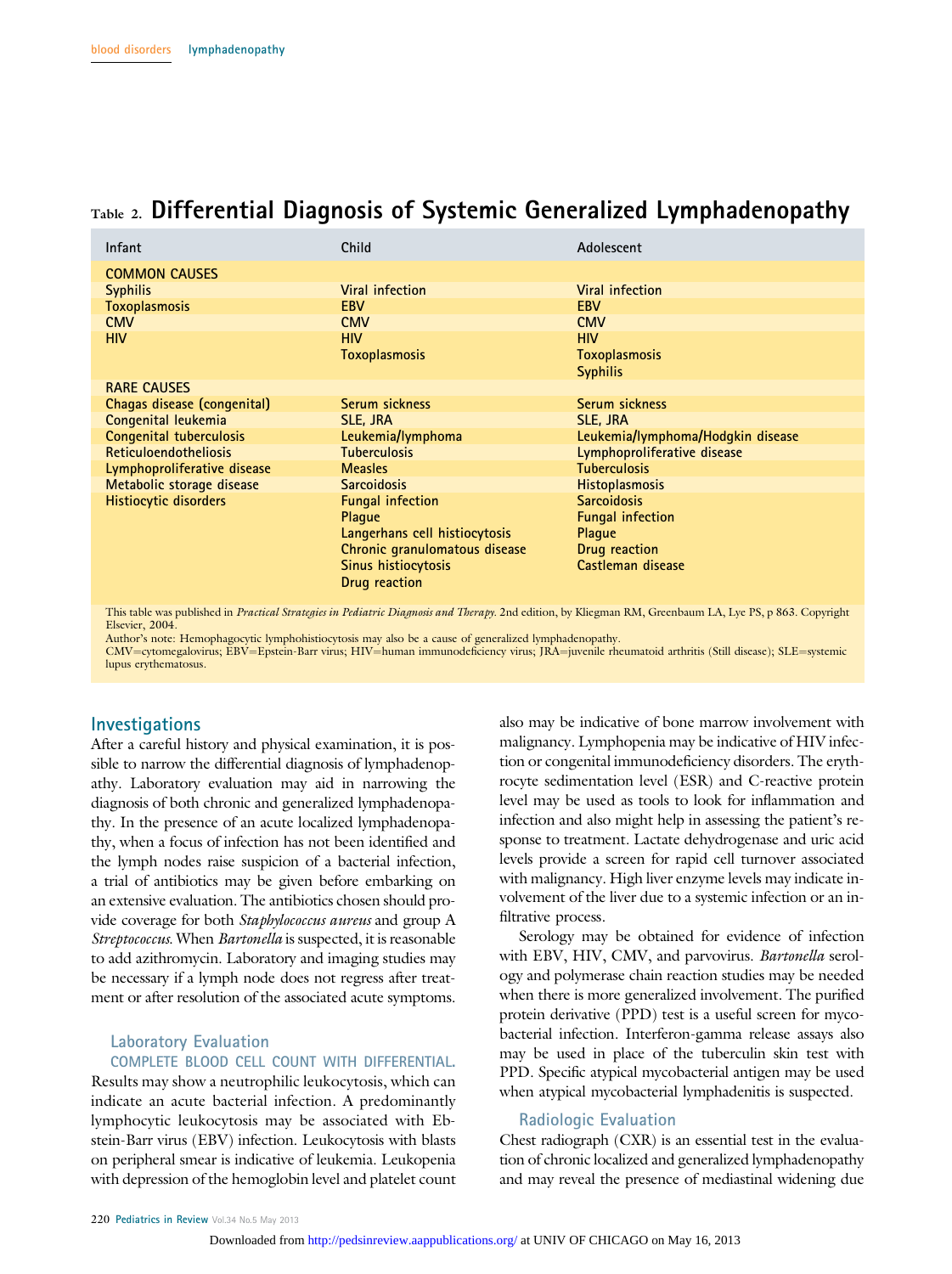# Table 3. Sites of Local Lymphadenopathy and Associated Diseases

**Cervical** 

Oropharyngeal infection (viral, group A streptococcal, staphylococcal) Scalp infection Mycobacterial lymphadenitis (tuberculosis and nontuberculous mycobacteria) Viral infection (EBV, CMV, HHV-6) Cat scratch disease Toxoplasmosis Kawasaki disease Thyroid disease Kikuchi disease Sinus histiocytosis Autoimmune lymphoproliferative disease Anterior auricular Conjunctivitis Other eye infection Oculoglandular tularemia Cat scratch disease Facial cellulitis Otitis media Viral infection (especially rubella, parvovirus) Supraclavicular Malignancy or infection in the mediastinum (right) Metastatic malignancy from the abdomen (left) Lymphoma Tuberculosis Epitrochlear Hand infection, arm infection\* Cat scratch disease Lymphoma<sup>[+]</sup> Sarcoid **Syphilis** Inguinal Urinary tract infection Venereal disease (especially syphilis or lymphogranuloma venereum) Other perineal infections Lower extremity suppurative infection Plague Hilar (not palpable, found on chest radiograph or CT) Tuberculosis[†] Histoplasmosis[†] Blastomycosis[†] Coccidioidomycosis<sup>[+]</sup> Leukemia/lymphoma[+] Hodgkin disease<sup>[+]</sup> Metastatic malignancy\* Sarcoidosis<sup>[+]</sup> Castleman disease Axillary Cat scratch disease Arm or chest wall infection Malignancy of chest wall Leukemia/lymphoma **Brucellosis** Abdominal Malignancies Mesenteric adenitis (measles, tuberculosis, Yersinia, group A Streptococcus)

This table was published in Practical strategies in pediatric diagnosis and therapy, 2<sup>nd</sup> ed, by Kliegman RM, Greenbaum LA, Lye PS, p 864, Copyright Elsevier, 2004. CMV=cytomegalovirus; CT=computed tomography; EBV=Epstein-Barr virus; HHV-6=human herpesvirus 6.<br>\*Unilateral. †Bilateral.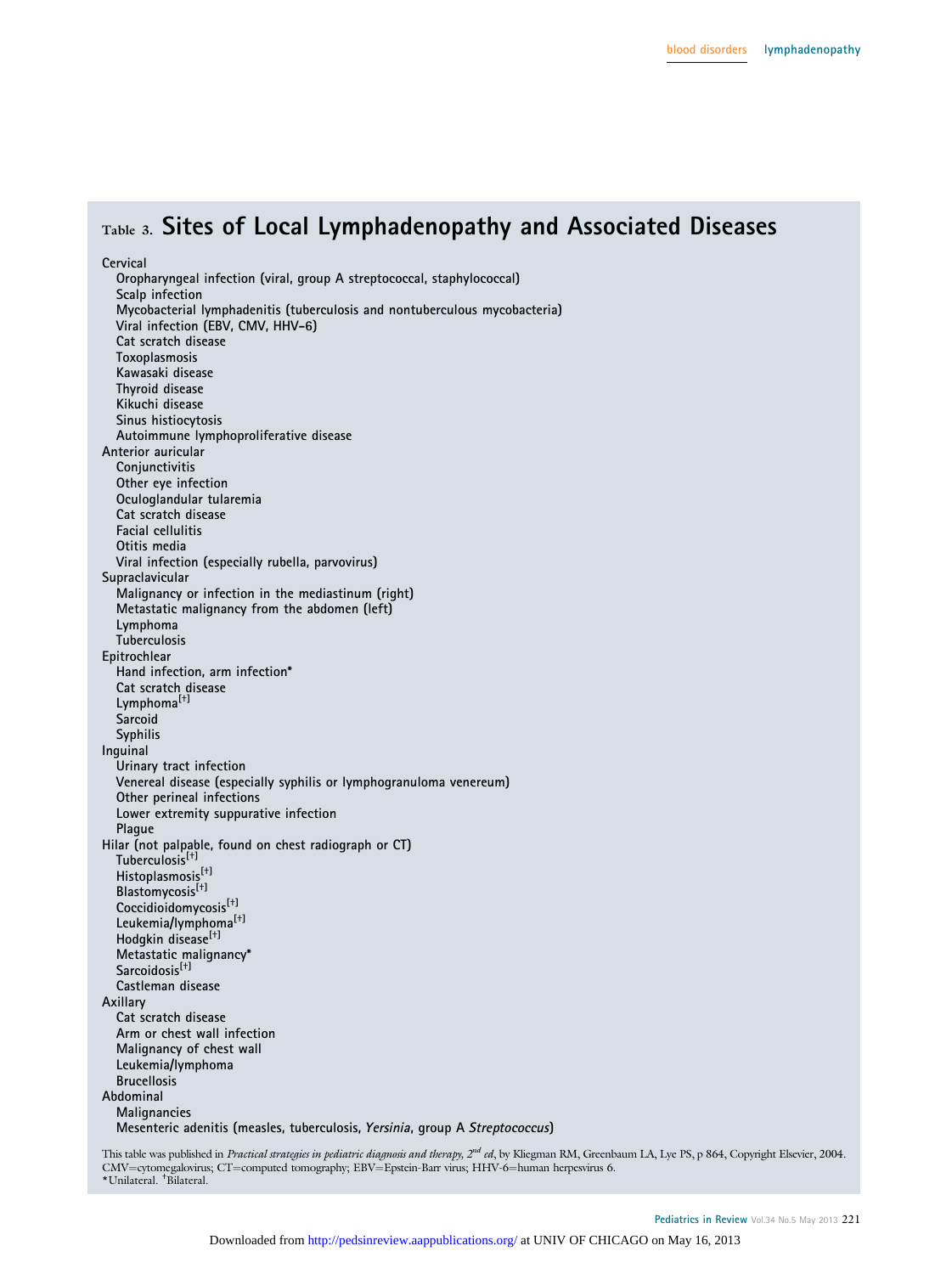to lymphadenopathy from lymphoma and sarcoid. Up to two-thirds of patients who have Hodgkin lymphoma may show mediastinal widening on a CXR. Mediastinal lymph node enlargement compressing the intrathoracic airway may present with wheezing. It is important to obtain a CXR of a child who is wheezing for the first time before treating with corticosteroids. CXR also may show hilar lymph node enlargement and calcification in TB and histoplasmosis.

#### Radiographs of the Neck

In patients in whom airway compromise is evident, radiographs of the neck may indicate the extent of involvement and can evaluate the retropharyngeal space. A lateral neck radiograph should be obtained in inspiration, with the mouth closed and neck extended. Retropharyngeal space involvement may appear as thickening of the retropharyngeal soft tissues, with smooth, curved anterior displacement of the cervical airway and loss of the normal step-off of the posterior hypopharyngeal wall and posterior wall of the trachea.

#### Ultrasonography

Ultrasonography (US) is a noninvasive and nonirradiating imaging procedure that may be helpful in looking for a hypoechoic, suppurative center of a lymph node. US is more specific but less sensitive than contrast computed tomography (CT) for diagnosis of an abscess. (4) Color Doppler imaging may show the increased blood flow pattern of inflamed nodes. An experienced radiologist may be able to comment on certain specific patterns; for example, in Kawasaki disease, the lymph nodes may show a "cluster of grapes" pattern. When there is suspicion of a congenital lesion in the neck mimicking lymph nodes, ultrasonography can be a helpful technique.

#### Computed Tomography

When more anatomic detail is required, CT may be necessary and might be advisable before undertaking a surgical procedure. Contrast-enhanced CT is a highly sensitive modality for detecting an infection in a deep neck space but it is not very specific for identifying frank pus because the imaging findings of a phlegmon are similar to that of frank pus. CT of the neck can also be a useful test for confirming a retropharyngeal abscess.

#### Fine Needle Aspiration

Although fine needle aspiration might appear to be a good option for decompressing a suppurative lymph node and for obtaining a tissue specimen for histopathology, the technique has its limitations. Children will always require sedation or general anesthesia for such a procedure. Before taking the risk of sedation, it is important to recognize the limited therapeutic and diagnostic benefits of this procedure, which has a high false-negative rate and is associated with inadequate architectural detail. There is also the potential for a sinus tract formation, especially when the adenopathy is due to a mycobacterial infection.

#### Excisional Biopsy

An excisional biopsy will confirm the presence of malignancy or disclose the granulomatous lesions of TB or sarcoid. It is important to consider an early excisional biopsy when there is a high suspicion for malignancy. The features that make a malignancy highly likely are a supraclavicular location, hard consistency, absence of head and neck infection, rubbery consistency, fevers lasting longer than 1 week, night sweats, weight loss, mediastinal widening on chest radiograph, an abnormal blood picture suggestive of leukemia or lymphoma, and hepatosplenomegaly.

It is important for the excisional biopsy to be performed at a medical center where there is multidisciplinary support available for the diagnosis and treatment of children with cancers. Adequate staining, preparation of smears, and cultures for viruses and fungi should be performed as required. When malignancy is suspected, specimens for immunohistochemical, cytogenetic, and molecular genetic tests should be obtained. The largest accessible node should be biopsied.

The size, location, consistency, and associated clinical features must be considered in a decision to perform a lymph node biopsy. (5) See Table 5 for features that may prompt a lymph node biopsy. Fifty percent of these nodes usually turn out to be enlarged due to reactive hyperplasia. Approximately 30% are associated with a granulomatous process such as cat scratch disease, atypical mycobacterial infection, TB, or a fungal infection. Malignancy is discovered in up to 13% of the patients, and Hodgkin disease constitutes 67% of the malignancies. It is important to monitor enlarged nodes. A pathologic process may be found on a repeat biopsy even in the presence of an initial normal biopsy. In approximately one-half of all patients with chronic lymphadenopathy, a definitive diagnosis may not be established despite extensive evaluation.

#### **Treatment**

The treatment of lymphadenopathy depends on the etiology. Therapy with glucocorticoids should be avoided until a definitive diagnosis is made. Glucocorticoids will mask and delay the diagnosis of leukemia and lymphomas. Patients also may become ineligible for certain treatment protocols for leukemia and lymphoma if they have received glucocorticoids.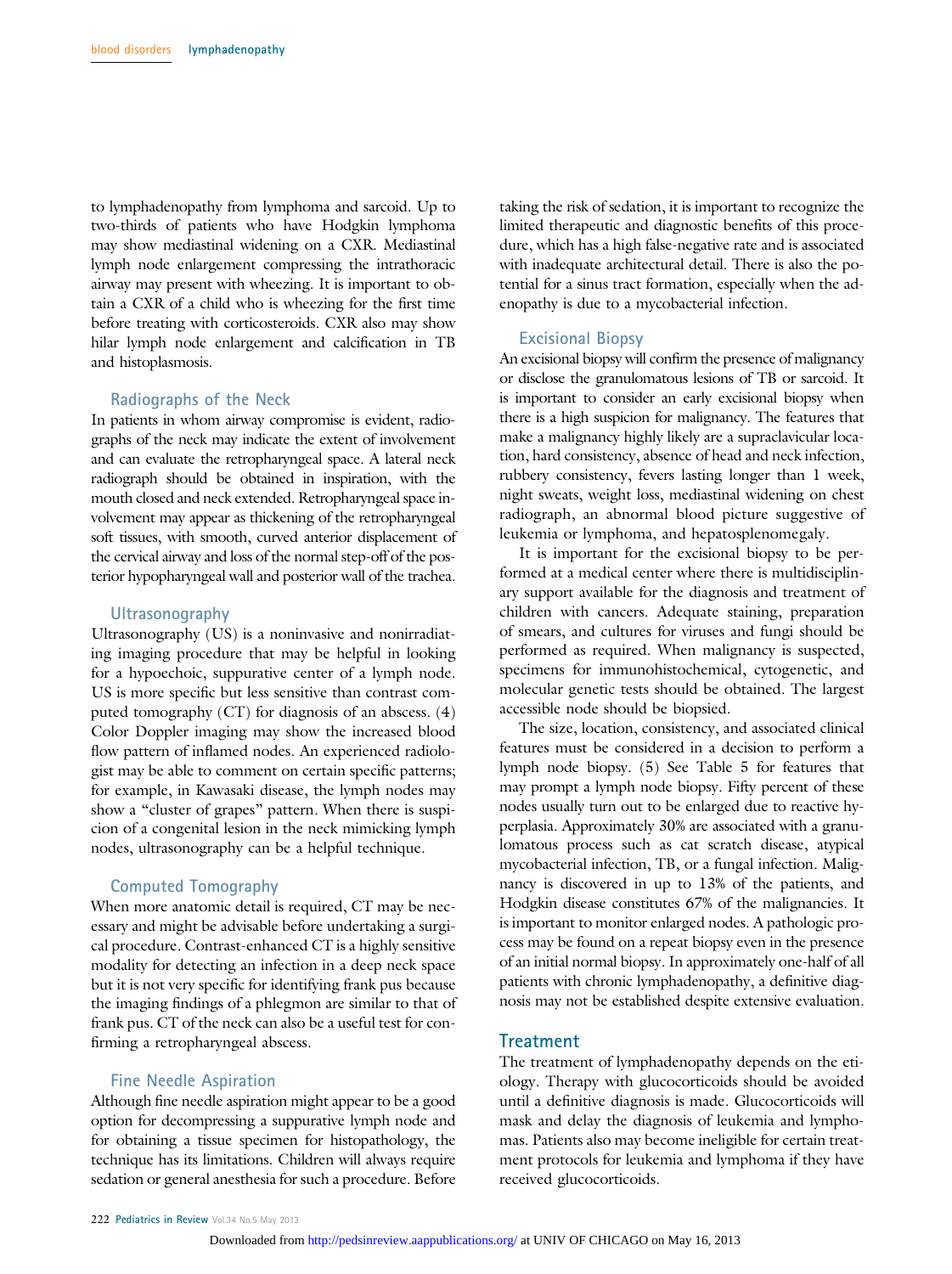| <b>Disease</b>         | Animal/Bird                                         | Inoculation                                                                                       |
|------------------------|-----------------------------------------------------|---------------------------------------------------------------------------------------------------|
| Cat scratch disease    | <b>Kittens</b>                                      | Through skin                                                                                      |
| <b>Toxoplasmosis</b>   | Cat                                                 | Ingestion of material contaminated<br>with cat feces                                              |
| Tularemia              | Multiple animals especially<br>rodents and insects  | Tick bite or skin and mucosal exposure to<br>infected animal tissue                               |
| <b>Brucellosis</b>     | Sheep, cattle, goat, pigs                           | Contact with animal fluid or consumption<br>of unpasteurized milk products                        |
| Cutaneous anthrax      | Rodents in southwestern<br><b>United States</b>     | Bite of an infected flea                                                                          |
| <b>Histoplasmosis</b>  | Birds and bats                                      | Inhalation exposure in heavily contaminated<br>areas such as coops, caves, abandoned<br>buildings |
| <b>Trypanosomiasis</b> | Antelope, goats vectored by<br>tsetse fly in Africa | Bite by tsetse fly                                                                                |

# Table 4. Zoonoses that Present as Lymphadenopathy

#### Disorders Associated With Lymphadenopathy

The following is a brief description of the common disorders that present with lymphadenopathy.

#### Reactive Lymph Nodes

This cause of lymph node enlargement occurs as a result of reactive hyperplasia secondary to an infection in the drainage area. The reactivity occurs commonly in response to pharyngitis and upper respiratory infection. A skin infection such as impetigo or cellulitis also can cause reactive lymphadenopathy. The viruses that are associated commonly with a viral upper respiratory infection are rhinovirus, parainfluenza virus, influenza virus, respiratory syncytial virus, coronavirus, adenovirus, and reovirus. Other viral infections that may lead to generalized lymphadenopathy are CMV and EBV. Viruses that cause lymphadenopathy less frequently are mumps, measles, rubella, varicella, coxsackie, and herpes simplex viruses as well as human herpesvirus 6 (roseola).

Both the anterior and posterior groups of lymph nodes in the cervical region are involved with pharyngitis and tonsillitis. Preauricular lymph nodes are enlarged with adenoviral keratoconjunctivitis. Hepatosplenomegaly may be associated with EBV and CMV. Rashes specific for viruses such as rubella and CMV may occur in association with the lymphadenopathy. Virus-associated lymphadenopathy resolves spontaneously with resolution of the viral illness. Antiviral therapy is indicated in rare patients afflicted with immunosuppression or severe hepatitis.

#### Bacterial Lymphadenitis

Bacterial lymphadenitis usually results from an infectious process in the cervical area. The presentation may be acute or subacute. Table 6 lists the bacteria that can cause lymphadenitis.

ACUTE PRESENTATION OF LYMPHADENITIS. Patients who have acute lymphadenitis often experience fever, ear pain, and sore throat. Other associated findings are pharyngitis, tonsillitis, impetigo, and cellulitis in the drainage area. The infected cervical lymph node is enlarged, tender, and warm and may become fluctuant with abscess formation. It is important to recognize that retropharyngeal nodes serve as a drainage path for the nasopharynx and tonsils; hence, lymphadenitis occurs commonly in these nodes in 1- to 5 year-olds. These nodes have the potential to compromise the airway when significantly enlarged. Suppuration and perforation of retropharyngeal nodes may lead to retropharyngeal abscess formation.

# Table 5. When to Consider Possible Lymph Node Biopsy

SIZE

Greater than 2 cm Increasing over 2 weeks No decrease in size of node after 4 weeks LOCATION Supraclavicular lymph node **CONSISTENCY** Hard Matted Rubbery ASSOCIATED FEATURES Abnormal chest radiograph suggestive of lymphoma Fever Weight loss Hepatosplenomegaly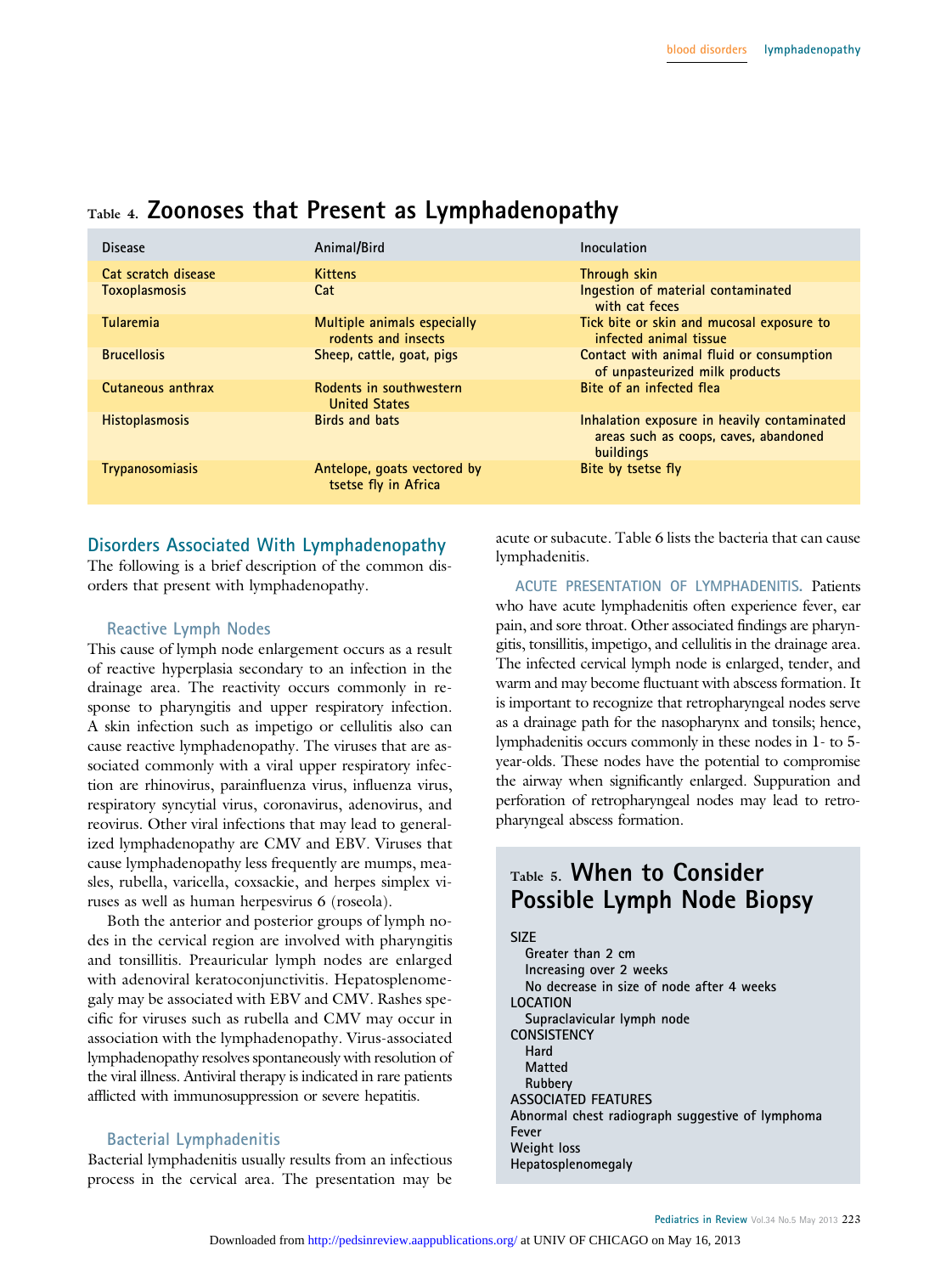# Table 6. Lymphadenitis-Causing Bacteria

| <b>Bacteria</b>                                                                                                                                               | Clinical features                                                                                    |
|---------------------------------------------------------------------------------------------------------------------------------------------------------------|------------------------------------------------------------------------------------------------------|
| <b>ACUTE</b>                                                                                                                                                  |                                                                                                      |
| <b>Streptococcus pyogenes</b><br><b>Group B Streptococcus</b>                                                                                                 | Associate tonsillopharyngitis<br>Infants, unilateral facial or<br>submandibular swelling             |
| Anaerobic such as Bacteroides species,<br>Peptococcus species, Propionibacterium<br>acnes, and Fusobacterium nucleatum                                        | May have associated dental and<br>gingival disease                                                   |
| Francisella tularensis                                                                                                                                        |                                                                                                      |
| Pasteurella multocida                                                                                                                                         | May occur after animal bites or<br>scratch                                                           |
| Yersinia pestis                                                                                                                                               | Flea bites on head and neck in<br>western United States                                              |
| Haemophilus influenzae type B                                                                                                                                 |                                                                                                      |
| Rare gram-negative bacilli, pneumococcus,<br>Group C streptococci, Yersinia<br>enterocolitica, Staphylococcus<br>epidermidis, alpha hemolytic<br>streptococci |                                                                                                      |
| <b>SUBACUTE</b>                                                                                                                                               |                                                                                                      |
| Atypical <i>mycobacterium</i> species such as<br>avium-intracellulare (common),<br>scrofulaceum, kansasii (common),<br>fortuitum, haemophilum                 | Rapid onset nodal enlargement,<br>overlying skin becomes<br>erythematous, thin and<br>parchment like |
| Mycobacterium tuberculosis                                                                                                                                    | High risk groups like immigrant<br>populations, travel or residence in<br>endemic areas              |
| <b>Bartonella henselae</b>                                                                                                                                    | History of contact with kittens, large<br>single lymph node enlargement,<br>systemic involvement     |

Up to 80% of acute unilateral cervical lymphadenitis in children younger than age 5 years are due to infections with Staphylococcus aureus and Streptococcus pyogenes. Antibiotic therapy is directed at antibiotics that will cover S pyogenes and methicillin-resistant S aureus. Children older than age 5 years who have dental or periodontal disease will require coverage also for anaerobic bacteria. Patients who have high fever, poor oral intake, pain, and the potential for airway compromise from retropharyngeal involvement may require hospitalization. Identification of bacteria may be done through a culture from a primary site such as the pharynx or skin. Antibiotics are administered for 10 days or for 5 additional days after resolution of symptoms, whichever is longer. Improvement may be noted in 2 to 3 days, although complete resolution may require a few weeks.

Lymphadenitis may be complicated by an abscess formation in up to 25% of patients and surgical intervention with incision and drainage may be necessary.

SUBACUTE AND CHRONIC PRESENTATIONS. The more common causes of subacute and chronic lymphadenopathy in children are as follows:

#### Atypical mycobacterial

lymphadenitis. In the United States, 70% to 95% of mycobacterial lymphadenitis is due to atypical mycobacteria. Nontuberculous atypical mycobacteria are acquired from environmental source; they exist as saprophytes in water and soil. Submandibular lymphadenopathy is the most common presentation. Fifty percent of patients who have nontuberculous lymphadenitis develop an abscess. Sinus tract formation may occur in 10% of these patients. Identification of the bacteria along with a drug susceptibility profile is helpful in management. Atypical mycobacteria respond poorly to antibiotics and these infections require surgical excision. If surgery cannot be performed, a 3- to 6-month course of antibiotics is recommended. Clarithromycin or erythromycin combined with rifabutin or ethambutol may be effective.

Tuberculous lymphadenitis. The presence of 2 of the following 3 criteria has 92% sensitivity in identifying tuberculous lymphadenitis. The criteria are (1) a positive PPD skin test

result, (2) an abnormal chest radiograph, and (3) contact with a person who has infectious TB. The PPD may be positive in atypical mycobacterial infection. Tuberculous lymphadenitis requires treatment with multiple antituberculous antibiotics for 18 months. Surgical treatment is required rarely.

Cat scratch disease. This infection results from entry of Bartonella henselae through a scratch in the skin. Exposure to a kitten and the resultant skin papule may have been forgotten by the time lymphadenopathy develops 5 days to 2 months later. Most lymphadenopathy occurs in the axillary group (50%), followed by the cervical group. Constitutional symptoms such as low-grade fever, malaise, and anorexia may be associated. This infection can be confirmed by serology. The condition resolves spontaneously in 1 to 3 months. Although the benefit of antibiotic therapy is questionable in localized disease, azithromycin is known to cause a rapid resolution of lymph node swelling. Systemic involvement can lead to hepatitis, encephalitis, endocarditis, and osteomyelitis. Antibiotics used for systemic infection with Bartonella are rifampin, ciprofloxacin, gentamicin, trimethoprim, sulfamethoxazole, clarithromycin, and azithromycin.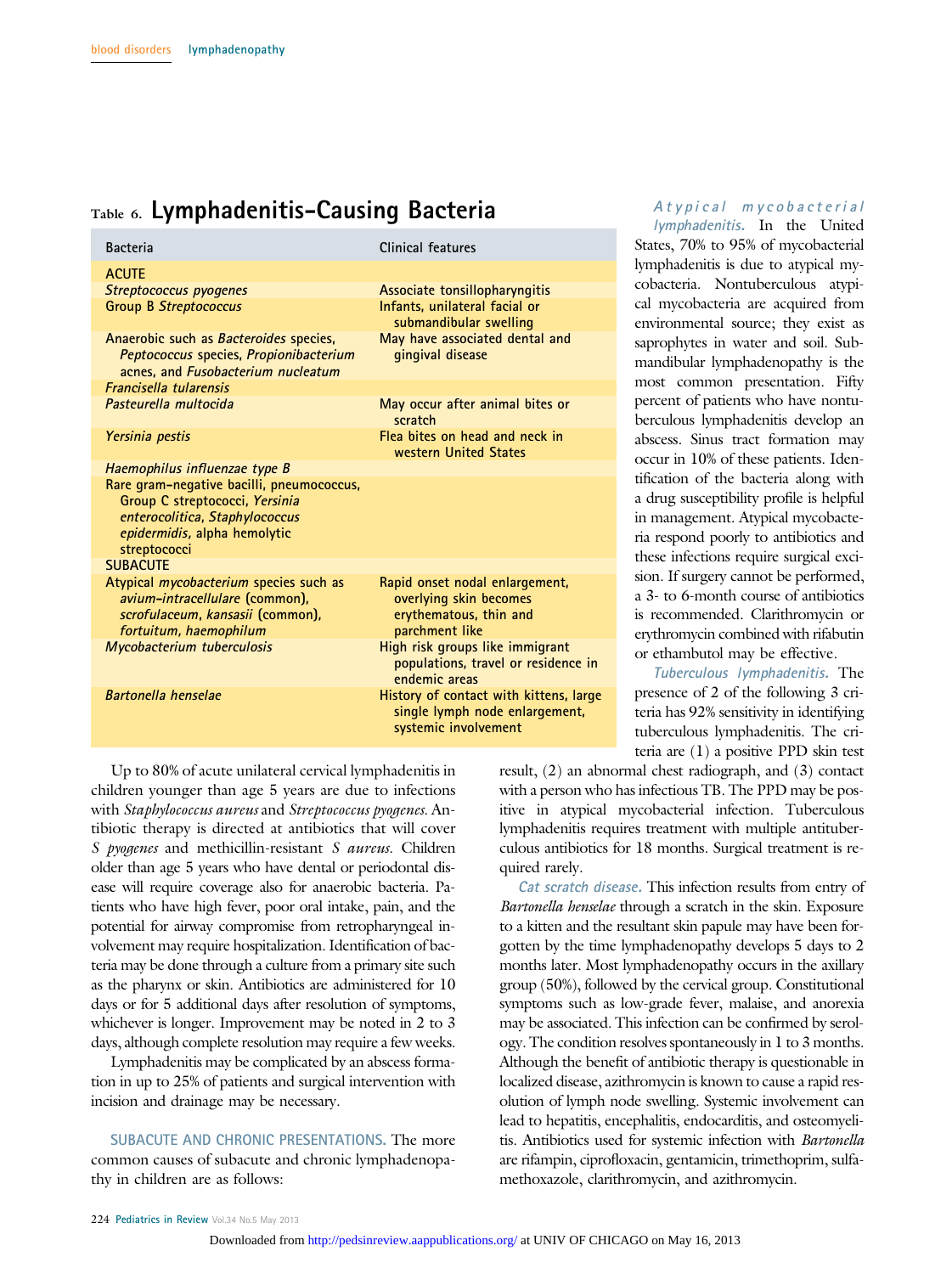#### Infectious Mononucleosis

This infection is caused by EBV, and the patient typically develops fever, malaise, sore throat, anorexia, and lymphadenopathy. Other organisms that cause mononucleosis-like illness are CMV, Toxoplasma gondii, adenovirus, HIV, hepatitis viruses, and rubella. EBV is transmitted by sexual contact and contact with saliva, as occurs with sharing of utensils and with kissing. The incubation period is 30 to 50 days. More than 95% of the world population is infected eventually. Most children younger than 4 years old have asymptomatic infection. Older children and adolescents have physical findings of generalized lymphadenopathy (90%), splenomegaly (50%), and hepatomegaly (10%). Patients develop marked exudative tonsillitis and petechiae over the hard palate. There may be edema of the eyelids and rash.

Some patients may present with leukocytosis, thrombocytopenia, and hemolytic anemia. The definitive diagnosis is made by serology. These patients may require a bone marrow aspiration for cytology to eliminate the possibility of a malignancy. The widely used spot test is falsely negative in patients younger than 4 years of age. The detection of immune globulin M antibody to viral capsid antigen is the most specific serologic test for diagnosis.

There is no specific treatment for infectious mononucleosis, although corticosteroids may be used for airway compromise, thrombocytopenia with bleeding, hemolytic anemia, seizures, and meningitis, but corticosteroids should be used with caution because of the danger of immunosuppression in a patient infected with oncogenic virus. Corticosteroids also may mask signs of leukemia and lymphoma temporarily. Contact sports are to be avoided for 2 to 3 weeks until the splenic enlargement resolves.

#### Other Infectious Agents

NOCARDIA. Infection with Nocardia occurs when skin gets inoculated by contact with soil and decaying vegetable matter. The content of the pustule may be cultured for diagnosis. The infection is treated with sulfonamides.

ACTINOMYCES. Actinomyces invades locally from the oral flora and can cause brawny induration and secondary lymph node enlargement when there is cervicofacial involvement. Diagnosis requires biopsy and histopathologic examination that shows sulfur granules. The infection is treated with a 3- to 12-month course of penicillin.

TOXOPLASMA. The intracellular protozoan Toxoplasma gondii is acquired via the oral route from consumption of meat or milk containing cysts and oocysts. Affected lymph nodes are discrete and tender. Patients who have severe symptoms need treatment with pyrimethamine.

# HISTOPLASMA CAPSULATUM, BLASTOMYCES DERMATITIDIS, AND COCCIDIOIDES IMMITIS. These

fungal agents are soil saprophytes. They are endemic to specific geographic regions in the United States. Patients have pulmonary disease and secondary nodal involvement. Diagnosis is by serology. Most infections are self-limited, but severe symptoms may require treatment.

HUMAN IMMUNODEFICIENCY VIRUS. HIV is a retrovirus transmitted by sexual contact, parenteral exposure to blood, or vertical perinatal transmission. Presentation may be in the form of fever, malaise, failure to thrive, nontender lymphadenopathy, hepatosplenomegaly, and chronic diarrhea. Diagnosis is made by serology.

#### Other Causes of Lymphadenopathy Kawasaki Disease

Nontender lymphadenopathy of the anterior cervical area is an early manifestation of Kawasaki disease, an acute febrile vasculitic disorder that affects the medium-sized vessels. Other manifestations are rash, swelling of hands and feet, red oral mucosa, and nonexudative conjunctivitis. Coronary artery disease is a severe component of Kawasaki disease in up to 25% of untreated children.

#### Leukemia

Approximately 50% of children who have leukemia will have lymphadenopathy at presentation. Lymph nodes usually are large and grow rapidly. Other clinical manifestations are pallor, fever, petechiae, generalized pains, bruising, and hepatosplenomegaly. An associated finding is pancytopenia. The white count may be high or normal.

#### Lymphoma

Hodgkin disease presents as cervical or supraclavicular lymphadenopathy in the majority of patients. The lymphadenopathy usually develops over weeks and months. The nodes are nontender, discrete, firm, mobile, large, and rubbery. Approximately 30% of the children may have systemic symptoms such as fever, anorexia, weight loss, or pruritis. Non-Hodgkin lymphoma presents over a shorter duration, and patients may lack systemic symptoms. Hodgkin lymphoma is unusual in children younger than age 4 years, commonly occurring in older children and adolescents. Non-Hodgkin lymphoma is more common in children younger than age 10 years.

#### Other Malignancies

Neuroblastoma arising in the high thoracic and cervical sympathetic ganglia may manifest as supraclavicular lymphadenopathy and Horner syndrome. Cervical lymphadenopathy also may be a manifestation of secondary involvement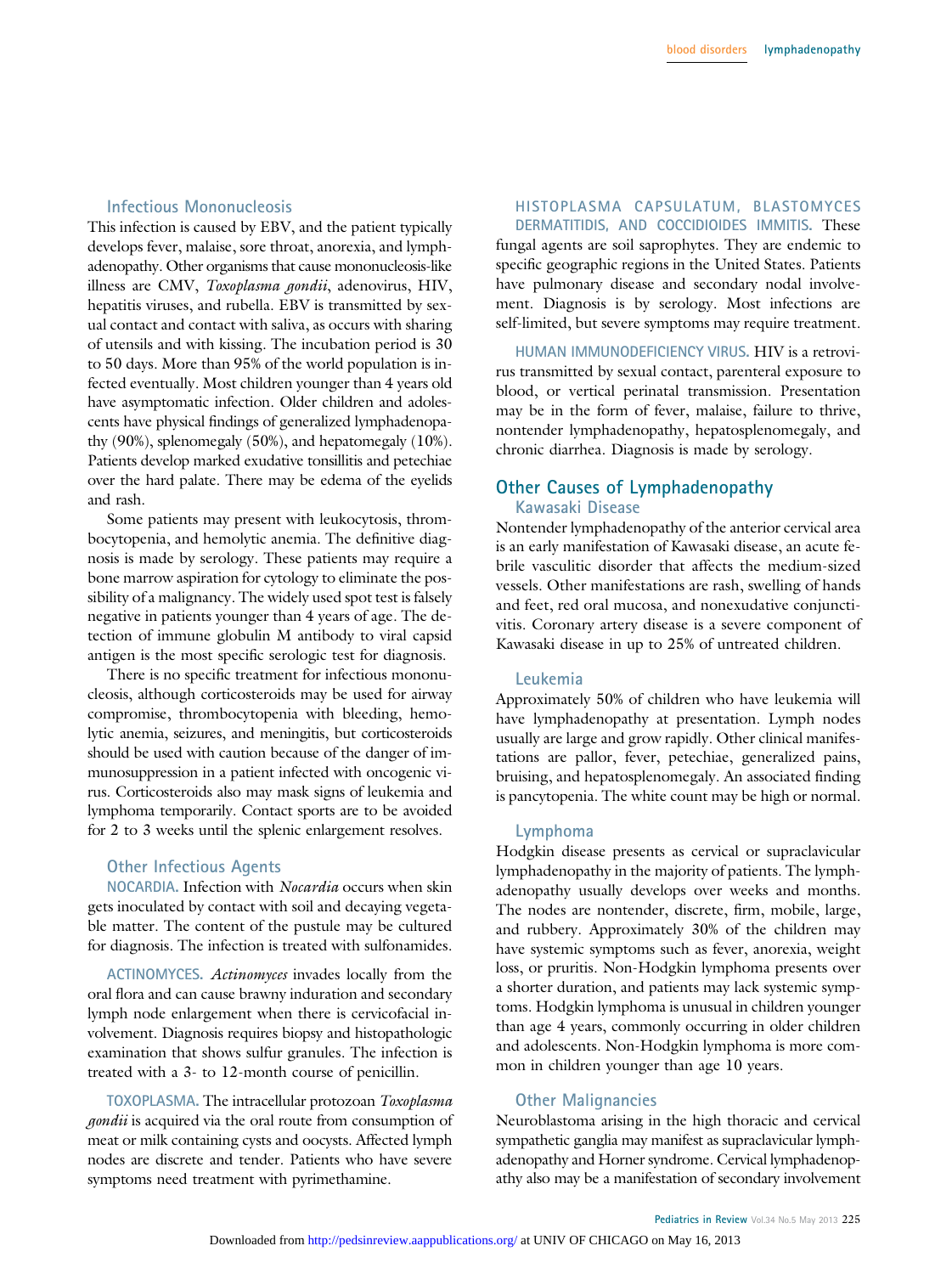by rhabdomyosarcoma, thyroid carcinoma, and nasopharyngeal carcinoma.

#### Autoimmune and Collagen Vascular Disorder

Serum sickness may present as lymphadenopathy with fever, arthritis, malaise, pruritis, and urticarial rash. Serum sickness may occur in response to a viral illness and medications such as phenytoin, penicillins, cephalosporins, and carbamazepine. Other autoimmune disorders that lead to lymphadenopathy are juvenile idiopathic arthritis, systemic lupus erythematosus, dermatomyositis, and sarcoidosis.

#### Autoimmune Lymphoproliferative Syndrome

Autoimmune lymphoproliferative syndrome is a genetic disorder of lymphocyte apoptosis leading to lymphadenopathy, pancytopenia, and splenomegaly. Having the condition increases the risk of developing B-cell lymphoma. Diagnosis is made according to revised diagnostic criteria from a 2009 National Institute of Health international workshop. Treatment involves the use of immunosuppressive agents.

#### Hemophagocytic Lymphohistiocytosis

Hemophagocytic lymphohistiocytosis is a potentially fatal hyperinflammatory disease that occurs more commonly in children younger than 4 years old. The condition presents with fever, irritability, maculopapular or petechial rash, hepatosplenomegaly, lymphadenopathy, respiratory distress, and aseptic meningitis. The diagnosis can be made in the presence of set criteria that include laboratory findings such as hypertriglyceridemia, hyperferritinemia, cytopenia, low natural killer cell activity, hemophagocytosis in bone marrow or lymph nodes, and elevated soluble CD-25 antibody levels. The condition may be associated with genetic mutation of perforin or the munc13-4 gene. The treatment and prognosis depend on the underlying cause.

#### Periodic Fever, Aphthous Stomatitis, Pharyngitis, and Cervical Adenitis Syndrome

This condition is an autoinflammatory disease of unknown etiology that cycles every 2 to 9 weeks and undergoes spontaneous resolution. One manifestation is tender cervical lymphadenopathy. The condition usually presents in children who are younger than 5 years old and resolves by 10 years of age. There is no specific diagnostic test. The children experience normal health and growth between episodes. Corticosteroids and nonsteroidal anti-inflammatory drugs are used to alleviate severe symptoms. A single dose of corticosteroid is an effective agent for symptom alleviation when given at the onset of an episode. Tonsillectomy is considered a controversial therapy to treat this disease that may resolve spontaneously.

#### Kikuchi Disease

Kikuchi disease is known also as histiocytic necrotizing lymphadenitis. The histologic changes that occur suggest a T-cell immune response to an infectious agent. The condition presents with fever and localized cervical lymphadenopathy in an older child. Associated findings are transient rash, weight loss, night sweats, nausea, and diarrhea. The lymph nodes are firm, smooth, discrete, tender, and mobile. There may be leukopenia and an elevated ESR. Lymph node biopsy is diagnostic. There is usually spontaneous resolution of this disease.

#### Rosai-Dorfman Disease

Rosai-Dorfman disease is known also as sinus histiocytosis with massive lymphadenopathy. The cervical lymph nodes are large, discrete, soft, and mobile. Laboratory evaluation shows neutrophilic leukocytosis, elevation of the ESR, and hypergammaglobulinemia. A biopsy of the involved node shows hyperplasia, histiocytosis, and plasmacytosis. Progressive disease may require chemotherapy.

# Summary

- Lymphadenopathy in children results from a benign infectious process in the majority of patients; however, a wide spectrum of infectious and noninfectious conditions can cause both inflammatory and noninflammatory lymph node enlargement.
- It is important to recognize the signs of a malignant process in order to initiate an early evaluation.
- In the absence of any symptoms and signs directly suggestive of a neoplastic process, close monitoring is essential to look for resolution of an enlarged node. If the node does not regress over a period of 4 weeks, it is important to get a biopsy to exclude malignancy.

#### References

1. Herzog LW. Prevalence of lymphadenopathy of the head and neck in infants and children. Clin Pediatr (Phila). 1983;22(7):485–487

2. Bamji M, Stone RK, Kaul A, Usmani G, Schachter FF, Wasserman E. Palpable lymph nodes in healthy newborns and infants. Pediatrics. 1986;78(4):573–575

3. Knight PJ, Mulne AF, Vassy LE. When is lymph node biopsy indicated in children with enlarged peripheral nodes? Pediatrics. 1982;69(4):391–396

4. Twist CJ, Link MP. Assessment of lymphadenopathy in children. Pediatr Clin North Am. 2002;49(5):1009–1025

5. Gosche JR, Vick L. Acute, subacute, and chronic cervical lymphadenitis in children. Semin Pediatr Surg. 2006;15(2):99–106

#### Suggested Reading

1. Friedman ER, John SD. Imaging of pediatric neck masses. Radiol Clin North Am. 2011;49(4):617–632, v

2. Nield LS, Kamat D. Lymphadenopathy in children: when and how to evaluate. *Clin Pediatr (Phila)*. 2004;43(1):25-33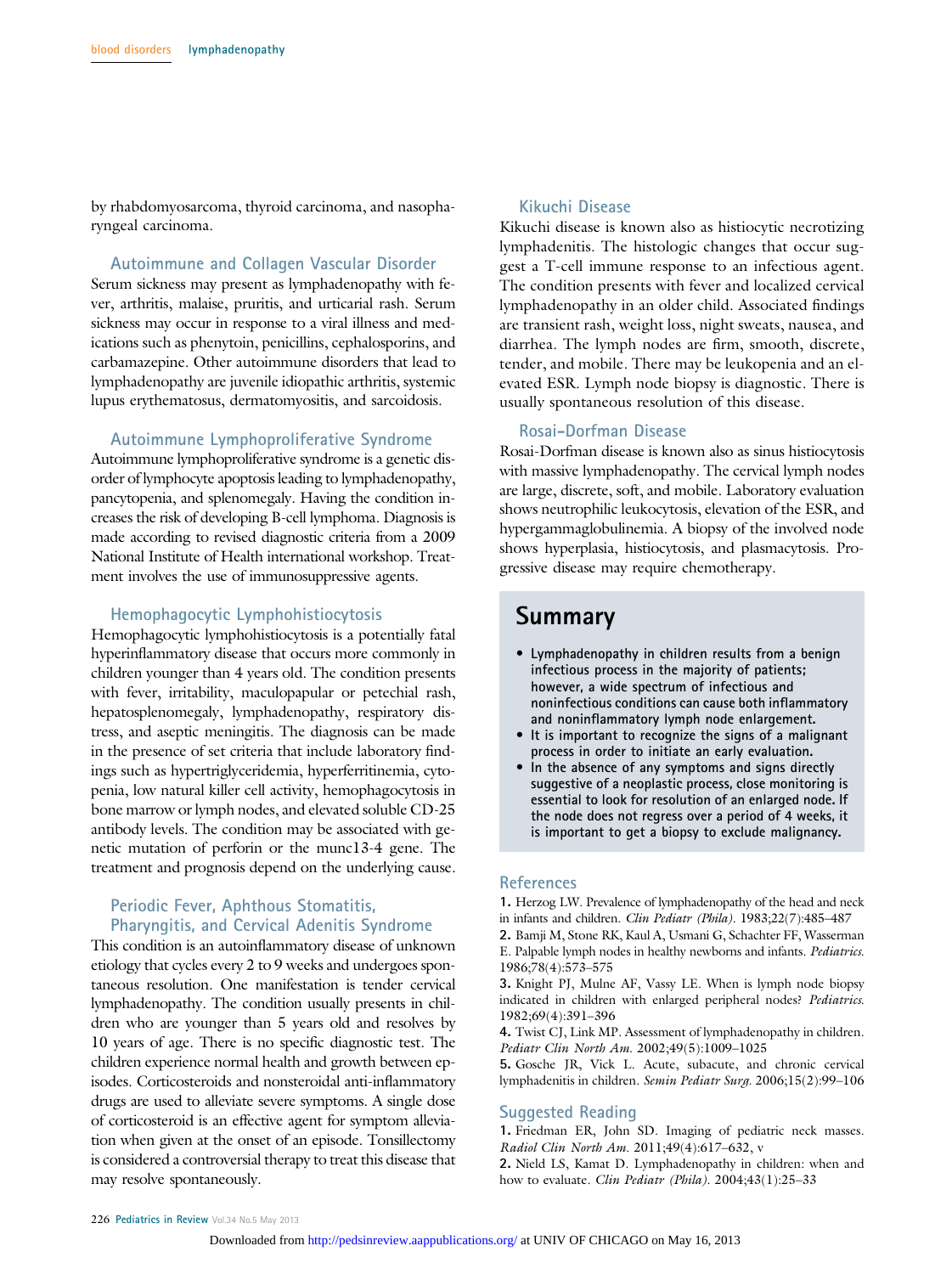# PIR Quiz

This quiz is available online at<http://www.pedsinreview.aappublications.org>. NOTE: Learners can take Pediatrics in Review quizzes and claim credit online only. No paper answer form will be printed in the journal.

# New Minimum Performance Level Requirements

Per the 2010 revision of the American Medical Association (AMA) Physician's Recognition Award (PRA) and credit system, a minimum performance level must be established on enduring material and journal-based CME activities that are certified for AMA PRA Category 1 Credit<sup>TM</sup>. In order to successfully complete 2013 *Pediatrics in Review* articles for AMA PRA Category 1 Credit<sup>TM</sup>, learners must demonstrate a minimum performance level of 60% or higher on this assessment, which measures achievement of the educational purpose and/or objectives of this activity.

In Pediatrics in Review, AMA PRA Category 1 Credit™ may be claimed only if 60% or more of the questions are answered correctly. If you score less than 60% on the assessment, you will be given additional opportunities to answer questions until an overall 60% or greater score is achieved.

- 1. A 15-year-old boy is brought into your office for evaluation of "swollen neck glands." The patient's mother is quite concerned because her brother was diagnosed as having Hodgkin disease. You take a thorough history from the patient. Of the following components of the history, which is most suggestive of a malignant rather than an infectious cause of lymphadenopathy?
	- A. Aphthous stomatitis.
	- B. Chronic cough.
	- C. Lymph node enlargement for less than 4 weeks.
	- D. Patient younger than age 4 years.
	- E. Weight loss.
- 2. You proceed to perform a careful physical examination of the boy. You palpate each region of the body for lymph nodes. An enlarged lymph node in which of the following locations would be most concerning for malignancy?
	- A. Anterior cervical.
	- B. Inguinal.
	- C. Posterior cervical.
	- D. Submandibular.
	- E. Supraclavicular.
- 3. A 4-year-old girl presents with a 10-day history of unilateral anterior cervical lymph node enlargement. She has a temperature of 39.5°C. The node is approximately 2 cm in diameter, warm, and fluctuant. The only pertinent finding on physical examination is mild pharyngeal erythema. You suspect acute bacterial lymphadenitis. Of the following, which are the most likely infectious agents to cause lymphadenitis in a 5-year-old?
	- A. Bartonella and Staphylococcus.
	- B. Epstein-Barr virus and Staphylococcus.
	- C. Mycobacterium tuberculosis and Staphylococcus.
	- D. Staphylococcus and Streptococcus.
	- E. Toxoplasma and Nocardia.
- 4. An 8-year-old boy presents to your clinic with progressive enlargement of a right axillary node, now tender, and daily fevers (up to 38.6°C). You discover that the boy has been playing frequently with his family's new kitten. You suspect the child may have a specific bacterial infection and he is uncomfortable enough to treat. Of the following, which is the preferred antibiotic?
	- A. Amoxicillin.
	- B. Azithromycin.
	- C. Cephalexin.
	- D. Doxycycline.
	- E. Penicillin.
- 5. A 16-year-old girl presents with 2 weeks of fatigue, fever, and sore throat. On examination, you identify enlarged posterior and anterior cervical nodes, and a palpable spleen tip. She has mild thrombocytopenia (platelet count of 120  $\times$  $10^3$ / $\mu$ L [120 × 10<sup>9</sup>/L]). Of the following, which would be the most specific test to confirm the suspected diagnosis?
	- A. Bartonella henselae antibody titers.
	- B. Epstein-Barr virus antibody titers.
	- C. HIV antibody titers.
	- D. Throat culture for group A Streptococcus.
	- E. White blood cell count with differential.

Pediatrics in Review Vol.34 No.5 May 2013 227